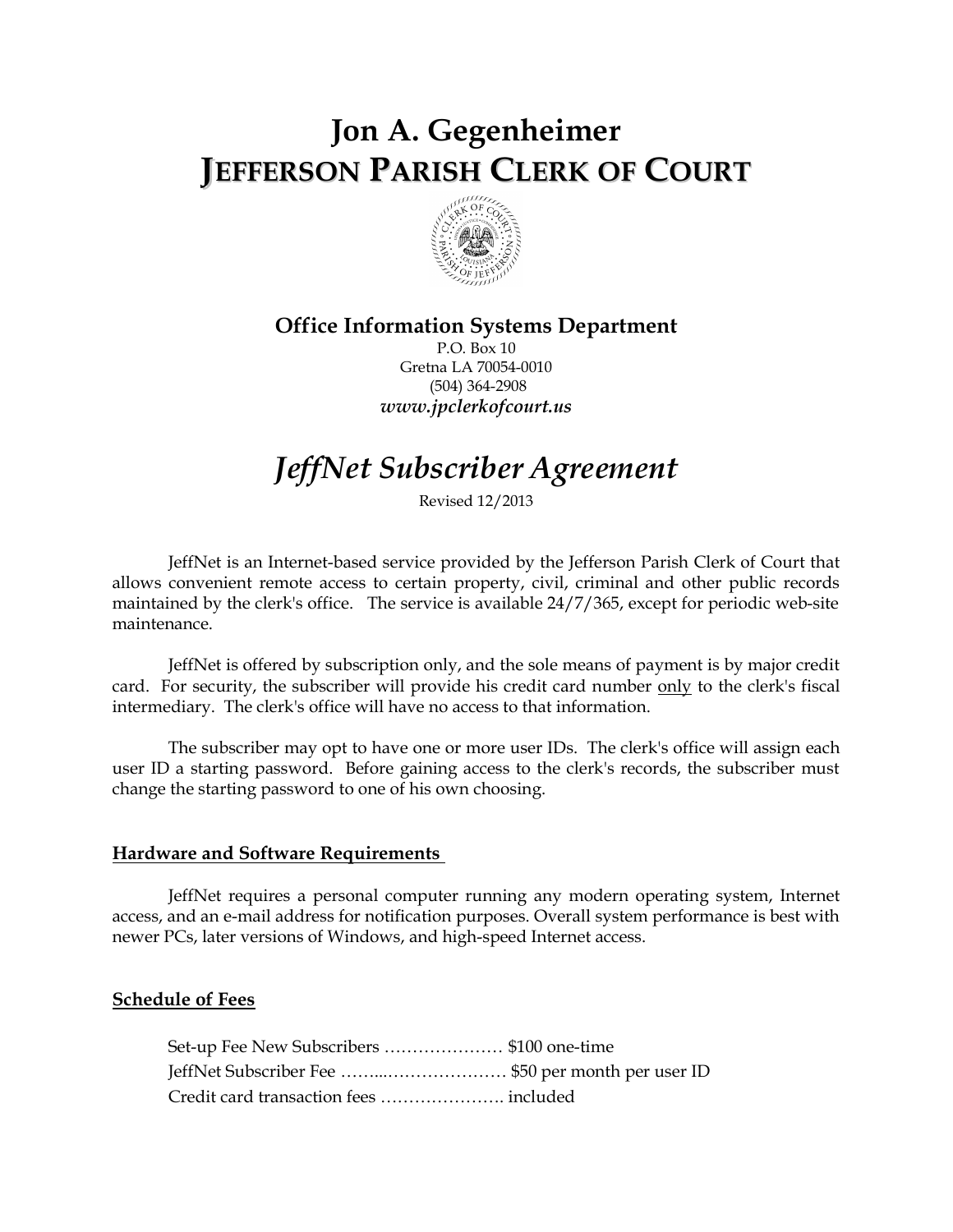Mortgage & Conveyance, Civil, ……………. 75 cents per printed page and Criminal Document (This is the same charge as the current, on-site copy charge.)

#### Connect Time

The clerk's office does not charge for connect time. To preserve security, users will be logged off JeffNet after extended periods of inactivity. A user who is logged off may log on again.

# Billing for Service

Each subscriber will be assigned an advance-deposit amount based on anticipated monthly charges. The amount will be \$100 for most subscribers. The \$50 base-monthly fee will be charged on the first day of each month. When a subscriber's account balance falls below twenty (20) percent of his advance deposit amount, a new advance deposit amount will be charged to his credit card, and that amount will be added to his JeffNet account balance.

At the end of each month, a summary of charges and credit card transactions will be emailed to each subscriber. JeffNet will provide a feature to allow a subscriber to view the details of these charges and the option to print them free of charge.

See additional terms and conditions for billing when e-filing and e-recording.

# Other Subscriber Contact

E-mail will be the clerk's primary method of communicating other important information. The subscriber provides his e-mail address on this application and is responsible for notifying the clerk of any changes. Subscribers may communicate with the clerk's office using the "contact us" section of the JeffNet Web site.

# Additional Terms and Conditions

The subscriber assumes the responsibility for insuring that the clerk's data that are viewed or printed is used for legal and legitimate purposes and that the security and privacy of the parties included therein is not compromised.

The subscriber accepts the clerk's fee schedule for printed copies of documents and reports. Any subscriber action that circumvents the printing fees, depriving the clerk of revenue to which the clerk is entitled, is cause for cancellation of the subscriber's JeffNet service and may result in action by the clerk to recover these revenues.

The subscriber is responsible for keeping his credit card information current with the clerk's fiscal intermediary. JeffNet service will be suspended if credit card charges are rejected. The account will be closed in the event that valid credit card information and payment for any

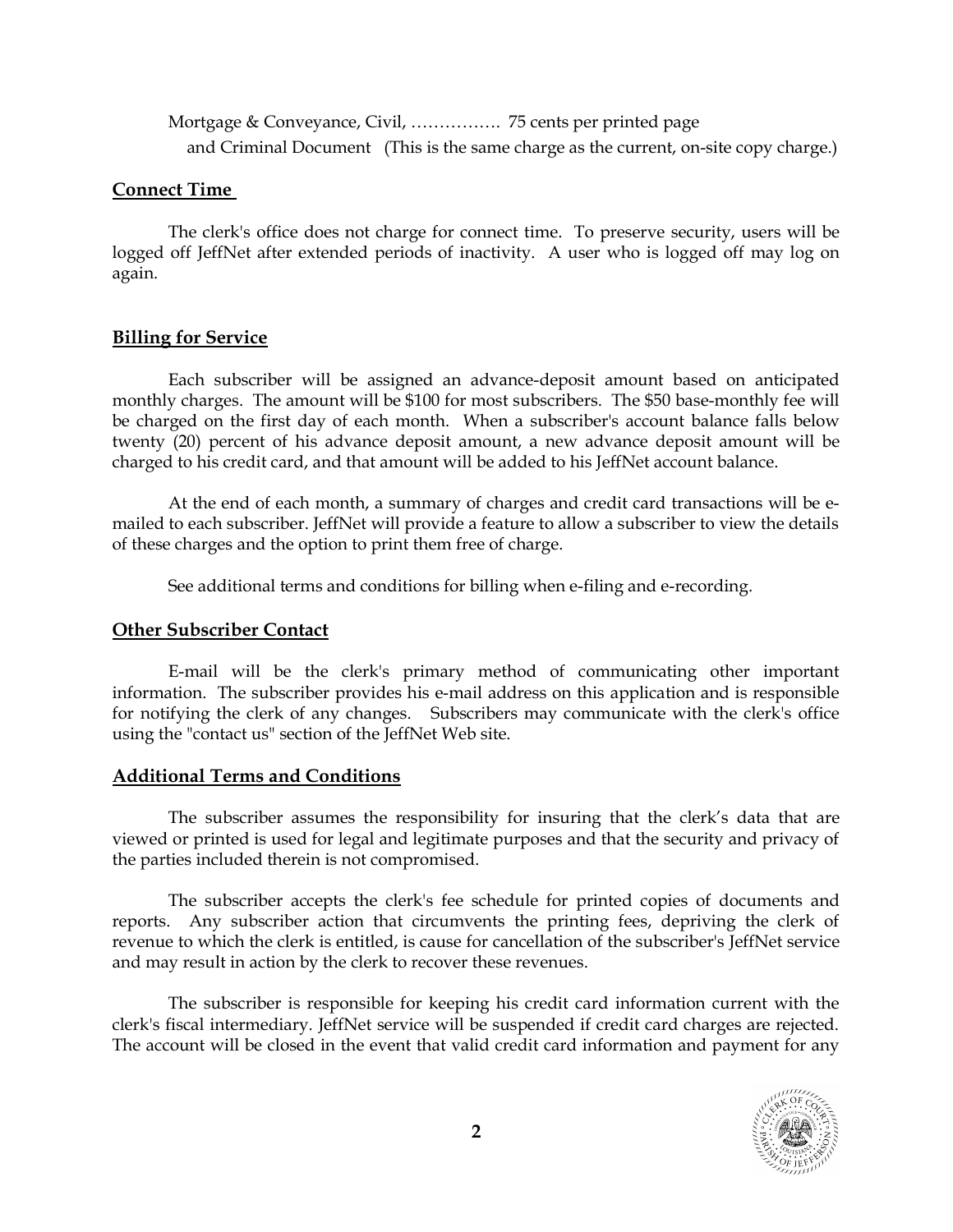outstanding costs is not provided within 60 days. After the 60 days have elapsed, a new subscriber fee of \$100 will be assessed to re-activate the account.

Password security is the sole responsibility of the subscriber. Any charges resulting from unauthorized use of a password are the responsibility of the subscriber. The subscriber agrees to hold the clerk's office harmless for any and all charges and/or damages and costs which may result from such unauthorized use.

This agreement may be discontinued by either party with thirty (30) days e-mailed or written notice. E-mail notice to the clerk's office may be made via jeffnet@jpclerkofcourt.us.

The information available by JeffNet is public record and its preservation and maintenance is the responsibility of the clerk of court. It is being made available solely to the subscriber in this format as a convenience to that subscriber. All data available on JeffNet are provided to the subscriber for his sole and exclusive personal use and may not be disseminated, reproduced, or used in whole or in part, beyond that personal use.

# Subscriber Information

| <b>Subscriber Name</b> |                                               |
|------------------------|-----------------------------------------------|
| <b>Street Address</b>  |                                               |
| City, State, Zip       |                                               |
| Contact                |                                               |
| Area Code / Phone      | <u> 1989 - Andrea Andrew Maria (h. 1989).</u> |
| <b>E-mail Address</b>  |                                               |

# User ID Information

Each subscriber is assigned a user code that is exactly six (6) lower case alphabetic characters in length. User IDs consist of this user code plus a two (2) digit number for each user ID requested. For example, XYZ Incorporated might request a user code of "xyzinc" and two user IDs, allowing two of their employees to access JeffNet at the same time. The two assigned user IDs will be "xyzinc01" and "xyzinc02". Please enter your requested user code and number of IDs below:

Six character user code  $\qquad \qquad N$ umber of IDs  $\qquad \qquad N$ 

# Completing the Application